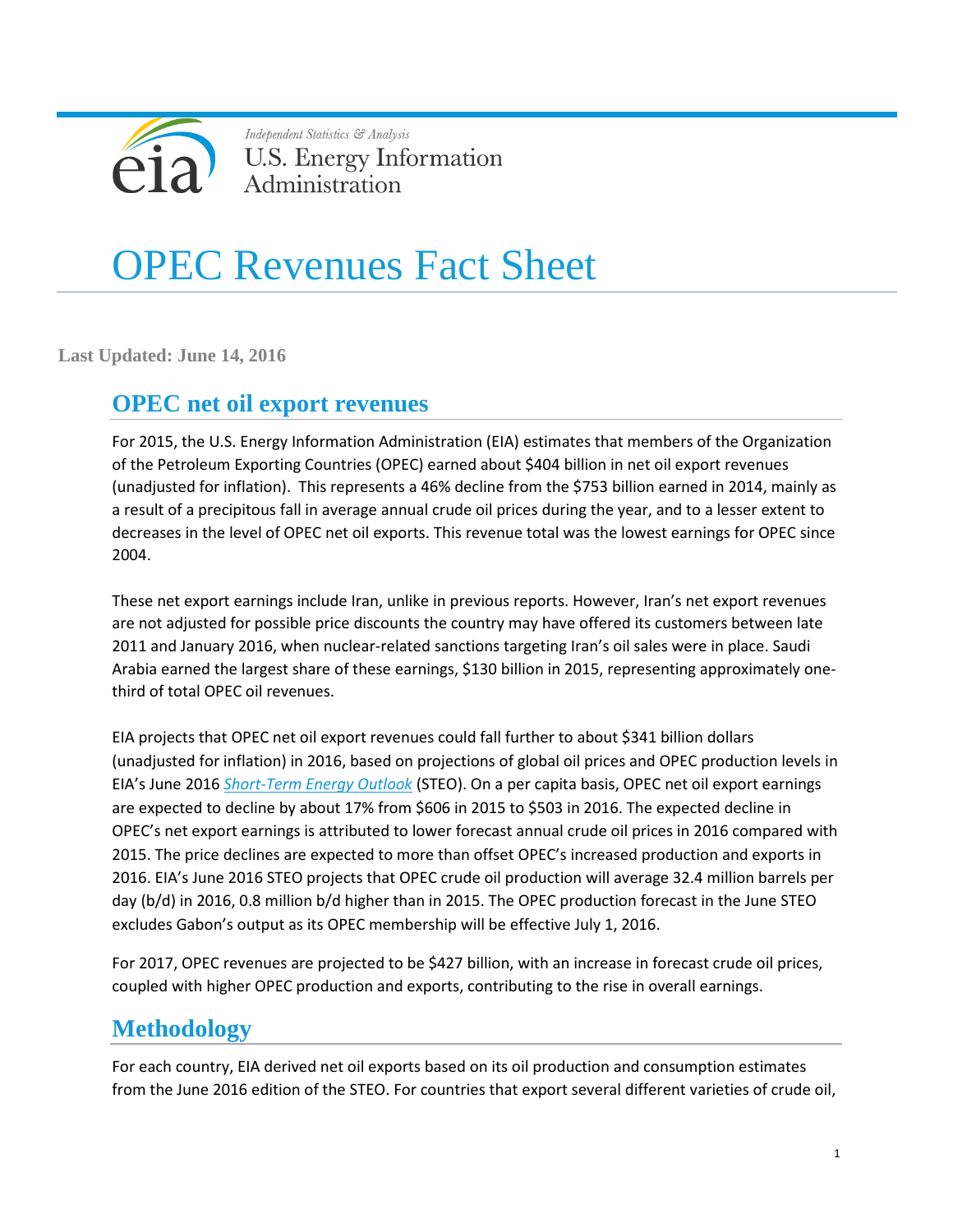EIA assumes that the proportion of total net oil exports represented by each variety is equal to the proportion of the total domestic production represented by that variety.

For example, if Arab Medium represents 20% of total oil production in Saudi Arabia, the estimate assumes that Arab Medium also represents 20% of total net oil exports from Saudi Arabia. EIA assumes that these exports are then sold at prevailing spot prices. Projected revenues are then estimated using EIA's projections for oil prices from the STEO. These projections incorporate historical price differentials between spot prices for the different OPEC crude oil types and the benchmark crude oil prices that are projected in the STEO (Brent, West Texas Intermediate, and the average imported refiner crude oil acquisition cost).



#### OPEC net oil export evenues





Source: U.S. Energy Information Administration, derived from data in the *STEO.*  $e$ ia Notes: Years prior to 1994 do not include Angola or Ecuador.